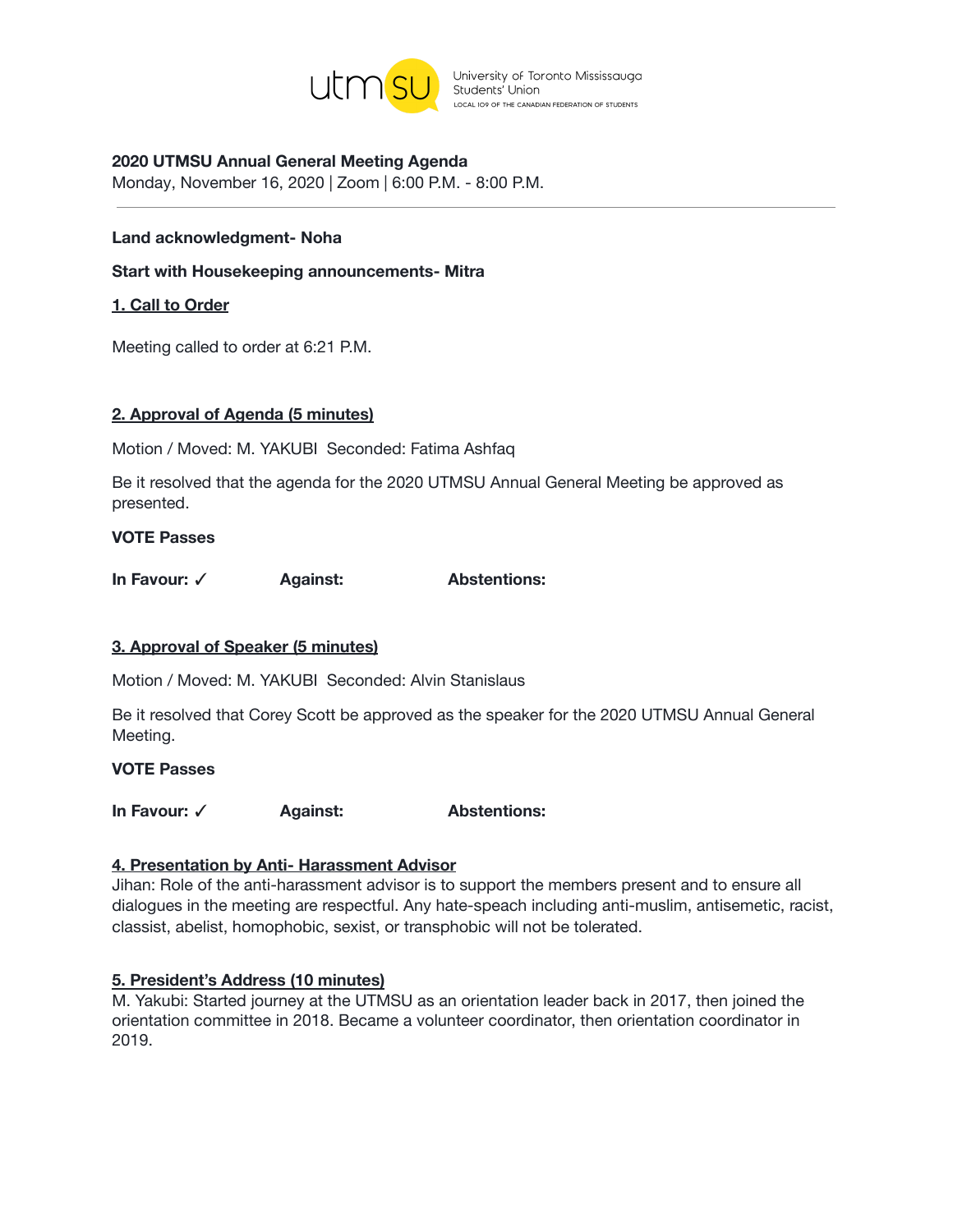

The UTMSU is here to provide support even amongst COVID-19, both virtually and in-person. UTMSU has delivered events such as instagram live sessions with executives, Pride art contests, Sauga Fest, Volunteam Cafe, Orientation Week, Halloween, and Academic Advocacy Week.

Several campaigns have also been launched such as Know Your Academics, Me and Mental Health, Fairness for International Students, Consent is Mandatory, No Means No, and Education for All.

Services currently being offered include off-campus housing support, food center, health and dental plan, upass, tax clinic, infobooth, and graduation photography. A new service being launched is the mental health peer support program.

Care Packages Deliveries were made in the summer, where snacks and stationary items were delivered to students across GTA.

# **6. Procedural Motion (Amendment)**

Motion / Moved: Alvin Stanislaus Seconded: Crystal Cheng

Be it resolved that there will be 3 speakers for and 3 against for all motion discussions

### **VOTE Passes**

**In Favour:** ✓ **Against: Abstentions:**

### **7. Approval of Minutes (10 minutes)**

Motion / Moved: F. DAYALA Seconded: Vivian Xiao Be it resolved that the minutes from the 2019 Annual General Meeting be approved as presented.

#### **VOTE Passes**

**In Favour:** ✓ **Against: Abstentions:**

# **8. Receipt of the 2019/2020 Audited Financial Statements - UTMSU & Blind Duck Pub - Appendix A & B (25 minutes)**

Motion / Moved: F. DAYALA Seconded: Baamie Dorazahi

Be It Resolved That the audited financial statements of the Erindale College Students Union (Operating as UTMSU) and the Blind Duck for the fiscal year ending April 30th, 2019 be received as presented.

F. Dayala: UTMSU had \$5.382 million for the year, which is a big jump from the previous year. The discrepancy is due to the Health and Dental Plan. Short term investments were also increased. Inventory was significantly decreased due to COVID-19, as operations were closed mid-March 2020. Total assets were \$6.4 million. Liabilities were significantly lower than the previous year.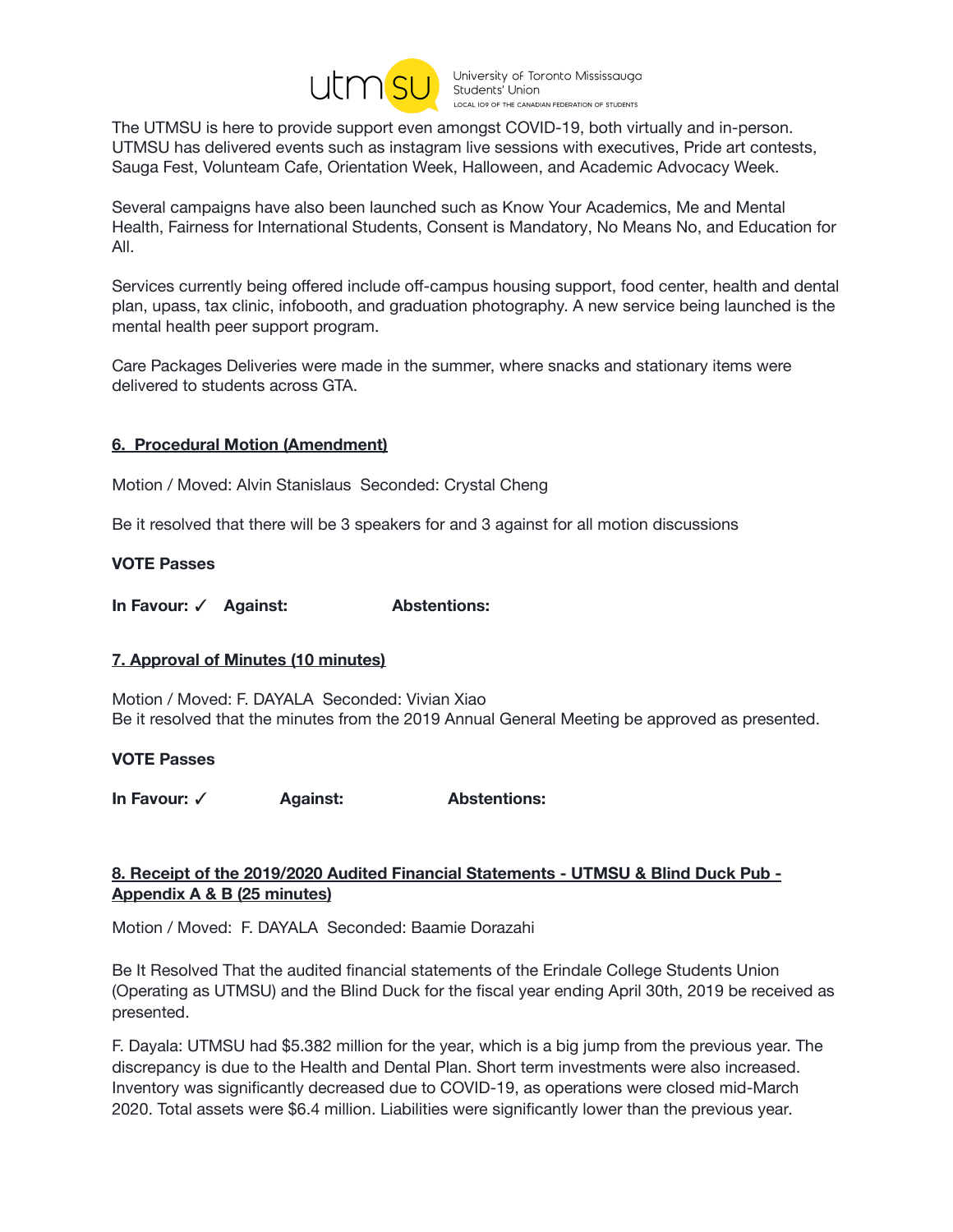

Internal restricted (cash restricted for specific purposes, ex: Health and Dental Plan) and unrestricted cash (cash which can be used for any of the operations within the UTMSU) is \$2.6 million and \$3 million respectively.

Revenue:

- Schedule A (Blind Duck, interest, incidental fees): \$677,000
- Schedule B (Student Center): \$189,000
- Schedule C (Social Events & Planning): -\$24,000
- Schedule D (Academic Societies and Affairs Committee)
- Schedule E (World University of Canada): \$13,000
- Schedule F (Duck Stop): -\$7000

\$2.2 million excess of revenue in the 2019-2020 year.

F. Dayala: For the Blind Duck, the closing net assets were \$72,000. Sales significantly decreased as compared to last year, majorly due to COVID-19. Cost of sales also decreased, as well as other expenses. Total excess of revenue for this year was -\$5000.

**VOTE Passes**

**In Favour:** ✓ **Against: Abstentions: 1**

# **9. Appointment of Auditors for 2020-2021 (10 minutes)**

Motion / Moved: F. DAYALA Seconded: M. Barre

Be It Resolved That Yale and Partners LLP be appointed as the external auditors for the Erindale College Students Union (Operating as UTMSU) and the Blind Duck for fiscal year ending April 30th, 2021.

### **VOTE Passes**

**In Favour:** ✓ **Against: Abstentions:**

### **10. Executive Reports (30 mins)**

Motion / Moved: Seconded: Adiba Ghauri

Be It Resolved That the Report of the Executive be approved as presented.

M. Yakubi

Education for All Campaign: an initiative that promotes:

- 1. Reduction of tuition fees
- 2. Fairness for international students
- 3. Increase in non-academic scholarships
- 4. Increase in awards and grants for indegenious and black students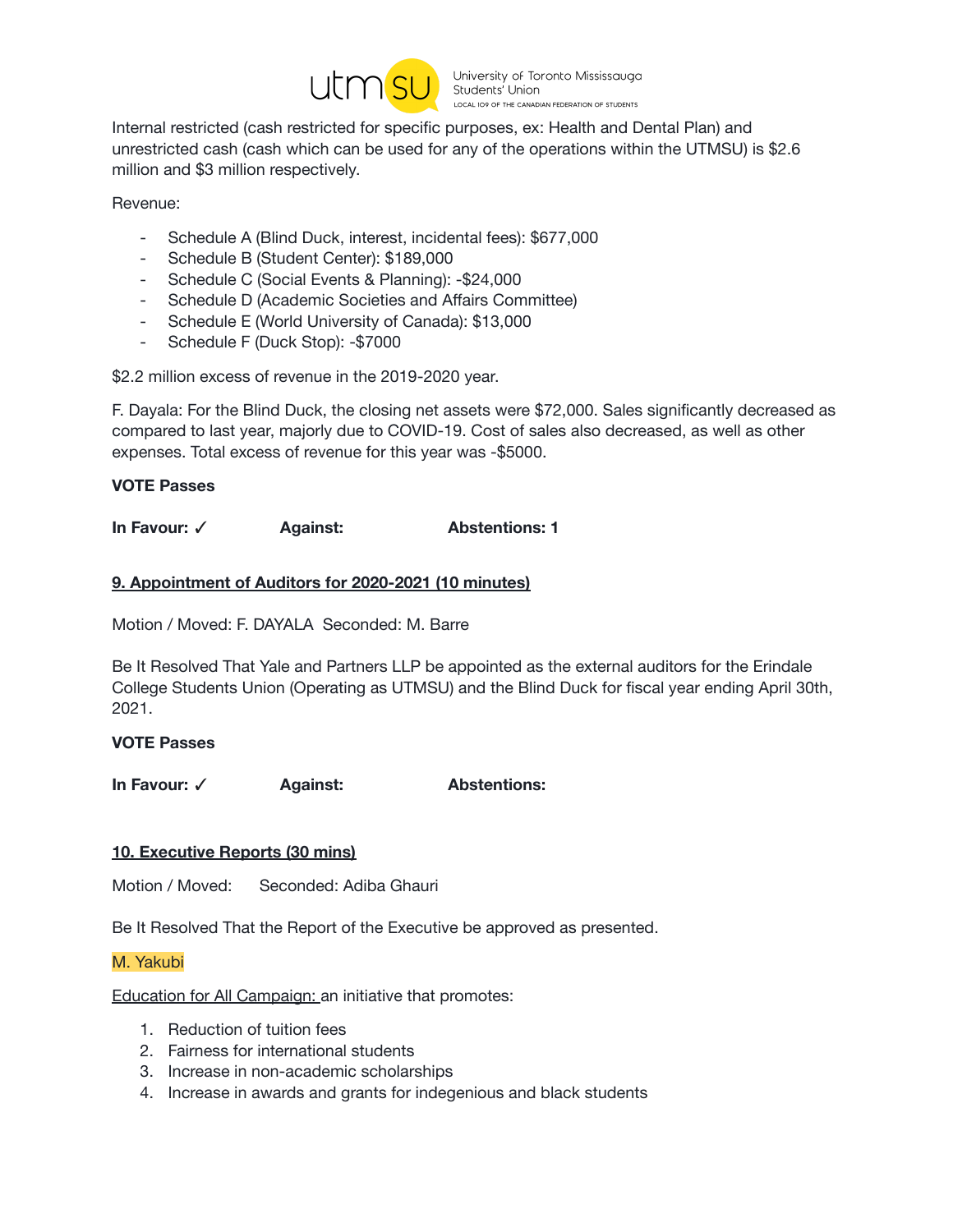

- 5. Increase paid experiential learning and internships
- 6. Stand-alone mental health counsellors for all departments
- 7. Improvement of accessibility services

Peer Support Program: also part of the Me and Mental Health campaign; aims to address the lack of support and resources at UTM.

COVID-19 Care Packages: delivered care packages across the greater Toronto area.

Canadian Federation of Students: represented at the Ontario Executive Committee.

# F. Dayala

Blind Duck and Duck Stop: provided services for students on residence and other students regularly coming to campus, despite having a small population of students present.

Tax Clinic: will assist students in filing taxes.

Health and Dental Plan: looking at ways to improve plan for students, including better benefits.

Printing Service: print anywhere on campus

Off-Campus Housing: revistsed conversations with external organization that helps students to find off-campus housing around UTM.

Promotions: will create a video that compiles all UTMSU services available for students.

Campus Groups Portal: worked on initiative that improves the communication between the UTMSU and student-run clubs and societies on campus. Will allow clubs to submit documents directly to UTMSU.

Discounts: provided discounted prices for services such as Boston Pizza, Dominos, movie tickets, bowling tickets, etc.

Upass: provided service that grants free access to all Miway busses across Mississauga.

### Anuska: VPUA

Fairness for International Students: working on campaign that fights for international rights; demands the following:

- 1. Reduction in international fees
- 2. OHIP for all
- 3. Increase in grants and scholarships for international students

Know Your Academics: working on campaign that helps students to know their rights and the policies that they have inside and outside of class.

Class Rep: working to bring student representatives to all student societies.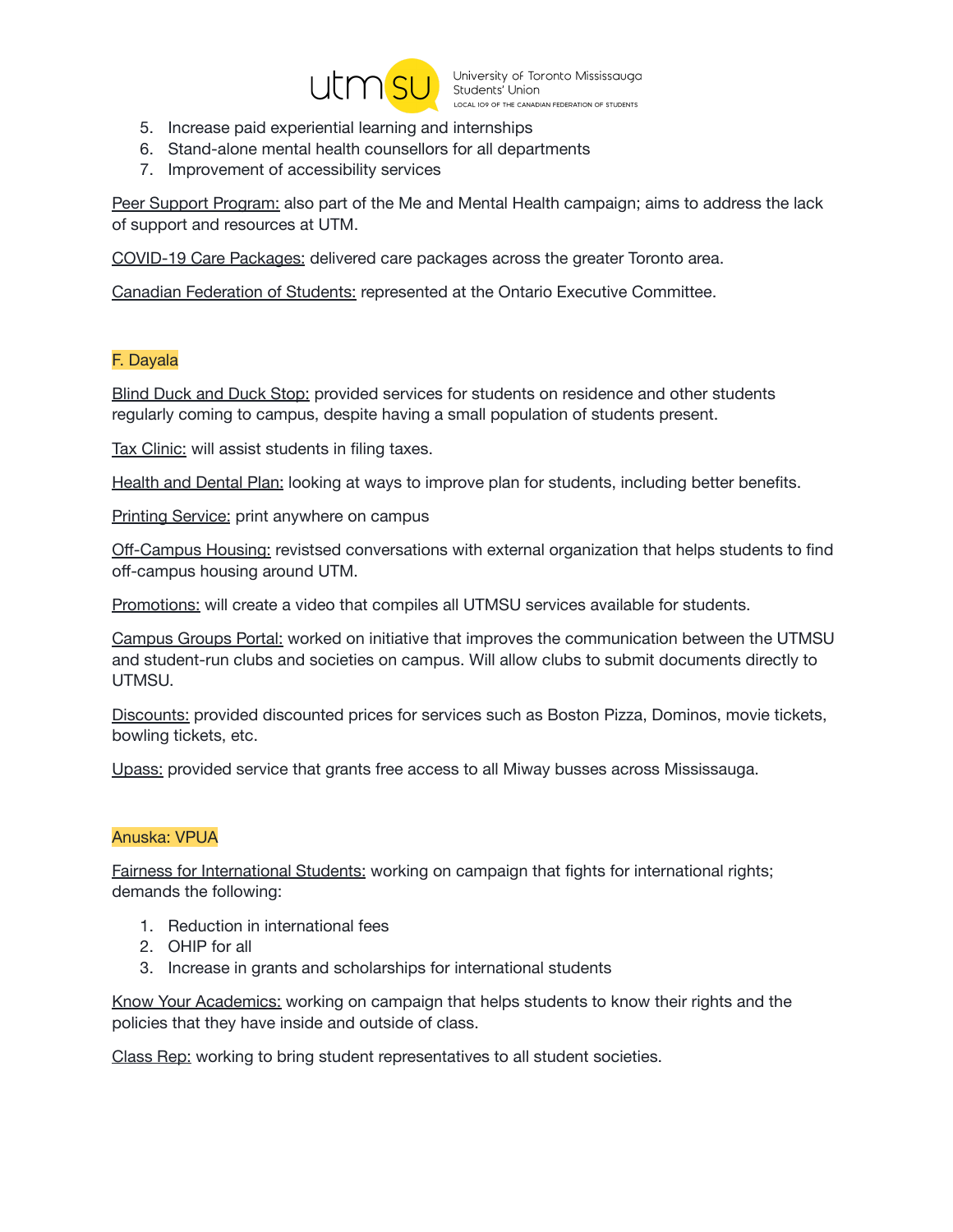

## Noha

Unity for Equity: working on the campaign that aims to challenge all forms of oppression and discrimintation on campus.

Bursaries and Grants: advocating for student financial assistance.

Food Center: expanded services with Mississauga Food Bank, and partnered up with the food provider on campus.

Solidarity: worked with coalition partners.

# **Tarwa**

Orientation: organized a virtual orientation with the theme COSMOS-20.

Clubs Week: worked on clubs week, where students got the chance to learn about student campus groups.

Halloween: organized events including fright night (movie), murder escape room, curb-side trick or treat, and jack-o-lantern carving contest.

Winter Carnival: will be working on welcoming students back from the winter break

Multicultural Fest: will work to highlight the diversity within UTM.

# Lily

Communications: have been maintaining relationships with different organizations and individuals including politicians, administrations, unions, etc.

Campaign and Advocacy: advocated events for student feedback such as food services, parking, etc.

Statements: released statements on COVID-19, anti-racism, etc.

# **VOTE**

**In Favour:** ✓ **Against: Abstentions:**

# **11. Other Business**

No other business.

# **12. Adjournment**

Motion / Moved: M. YAKUBI / Seconded: Maelis Barre